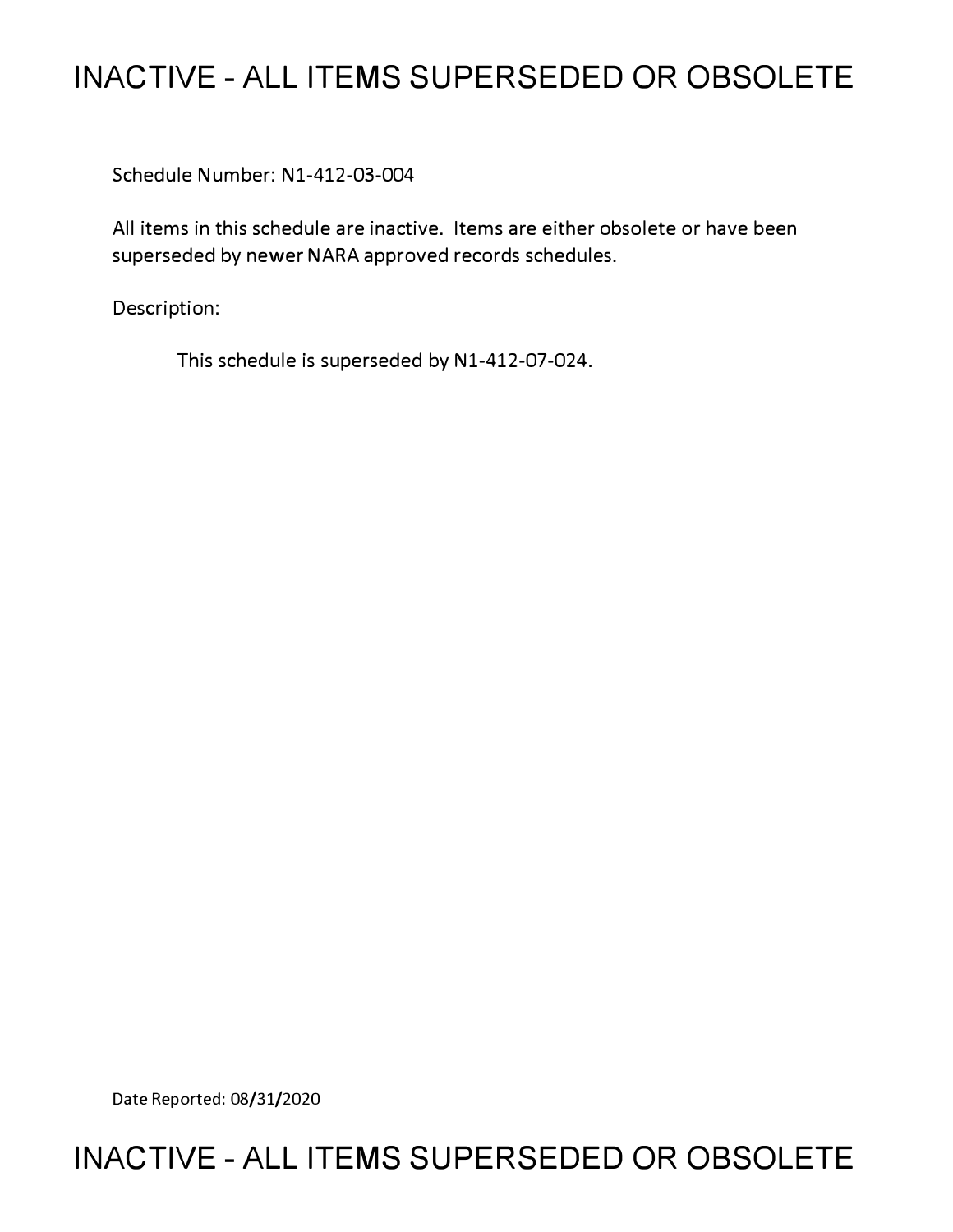|                                                                                          |                                                                                                                                                                                                                                                                                                                                       |                 |       |                                                                                                                                                                                                                         | NWML.                                         |
|------------------------------------------------------------------------------------------|---------------------------------------------------------------------------------------------------------------------------------------------------------------------------------------------------------------------------------------------------------------------------------------------------------------------------------------|-----------------|-------|-------------------------------------------------------------------------------------------------------------------------------------------------------------------------------------------------------------------------|-----------------------------------------------|
|                                                                                          | <b>REQUEST FOR RECORDS DISPOSITION AUTHORITY</b>                                                                                                                                                                                                                                                                                      |                 |       | <b>EAVE BLANK (NARA use only)</b><br><b>JOB NUMBER</b>                                                                                                                                                                  |                                               |
| (See Instructions on reverse)                                                            |                                                                                                                                                                                                                                                                                                                                       |                 |       | $71 - 412 - 03 - 4$                                                                                                                                                                                                     |                                               |
| TO: NATIONAL ARCHIVES and RECORDS ADMINISTRATION (NIR)                                   |                                                                                                                                                                                                                                                                                                                                       |                 |       | <b>DATE RECEIVED</b>                                                                                                                                                                                                    |                                               |
| WASHINGTON, DC 20408                                                                     |                                                                                                                                                                                                                                                                                                                                       |                 |       | 12-3-2002                                                                                                                                                                                                               |                                               |
| 1. FROM (Agency or establishment)<br><b>Environmental Protection Agency</b>              |                                                                                                                                                                                                                                                                                                                                       |                 |       | NOTIFICATION TO AGENCY                                                                                                                                                                                                  |                                               |
| 2. MAJOR SUBDIVISION                                                                     |                                                                                                                                                                                                                                                                                                                                       |                 |       |                                                                                                                                                                                                                         |                                               |
|                                                                                          | Office of Environmental Information                                                                                                                                                                                                                                                                                                   |                 |       | In accordance with the provisions of 44<br>U.S.C. 3303a the disposition request,<br>including amendments, is approved except<br>for items that may be marked "disposition<br>not approved" or "withdrawn" in column 10. |                                               |
| 3. MINOR SUBDIVISION                                                                     |                                                                                                                                                                                                                                                                                                                                       |                 |       |                                                                                                                                                                                                                         |                                               |
|                                                                                          | <b>Collection Strategies Division</b>                                                                                                                                                                                                                                                                                                 |                 |       |                                                                                                                                                                                                                         |                                               |
| 4. NAME OF PERSON WITH WHOM TO CONFER<br>5. TELEPHONE<br>202-566-1669<br>Chris O'Donnell |                                                                                                                                                                                                                                                                                                                                       |                 |       | <b>DATE</b><br><b>ARCAIVIST OF THE UNIVED STATES</b>                                                                                                                                                                    |                                               |
|                                                                                          |                                                                                                                                                                                                                                                                                                                                       |                 |       | $4 - 8 - 03$                                                                                                                                                                                                            |                                               |
|                                                                                          | <b>6. AGENCY CERTIFICATION</b>                                                                                                                                                                                                                                                                                                        |                 |       |                                                                                                                                                                                                                         |                                               |
| Agencies,                                                                                | and that the records proposed for disposal on the attached 4 page(s) are not now needed for the business<br>of this agency or will not be needed after the retention periods specified; and that written concurrence from<br>the General Accounting Office, under the provisions of Title 8 of the GAO Manual for Guidance of Federal |                 |       |                                                                                                                                                                                                                         |                                               |
|                                                                                          | is not required;                                                                                                                                                                                                                                                                                                                      | is attached; or |       | has been requested.                                                                                                                                                                                                     |                                               |
| DATE                                                                                     | SIGNATURE OF AGENCY REPRESENTATIVE                                                                                                                                                                                                                                                                                                    |                 | TITLE |                                                                                                                                                                                                                         |                                               |
| 11/26/2002                                                                               | Chris O'Donnell $\left(\mathcal{W}_{\mathcal{W}},\right)$                                                                                                                                                                                                                                                                             |                 |       | <b>Agency Records Officer</b>                                                                                                                                                                                           |                                               |
| 7.<br><b>ITEM</b><br>NO.                                                                 | 8. DESCRIPTION OF ITEM AND PROPOSED DISPOSITION                                                                                                                                                                                                                                                                                       |                 |       | 9. GRS OR<br><b>SUPERSEDED</b><br><b>JOB CITATION</b>                                                                                                                                                                   | 10. ACTION<br><b>TAKEN (NARA</b><br>USE ONLY) |
|                                                                                          | See attached U.S. EPA 199 - Information Collection<br><b>Requests and Reports</b><br>$-51$                                                                                                                                                                                                                                            |                 |       |                                                                                                                                                                                                                         |                                               |
|                                                                                          |                                                                                                                                                                                                                                                                                                                                       |                 |       |                                                                                                                                                                                                                         |                                               |
|                                                                                          |                                                                                                                                                                                                                                                                                                                                       |                 |       |                                                                                                                                                                                                                         |                                               |
|                                                                                          | $\mathbf{a}$ and $\mathbf{a}$ and $\mathbf{a}$ and $\mathbf{a}$                                                                                                                                                                                                                                                                       |                 |       |                                                                                                                                                                                                                         |                                               |

 $\chi^0$ 

å.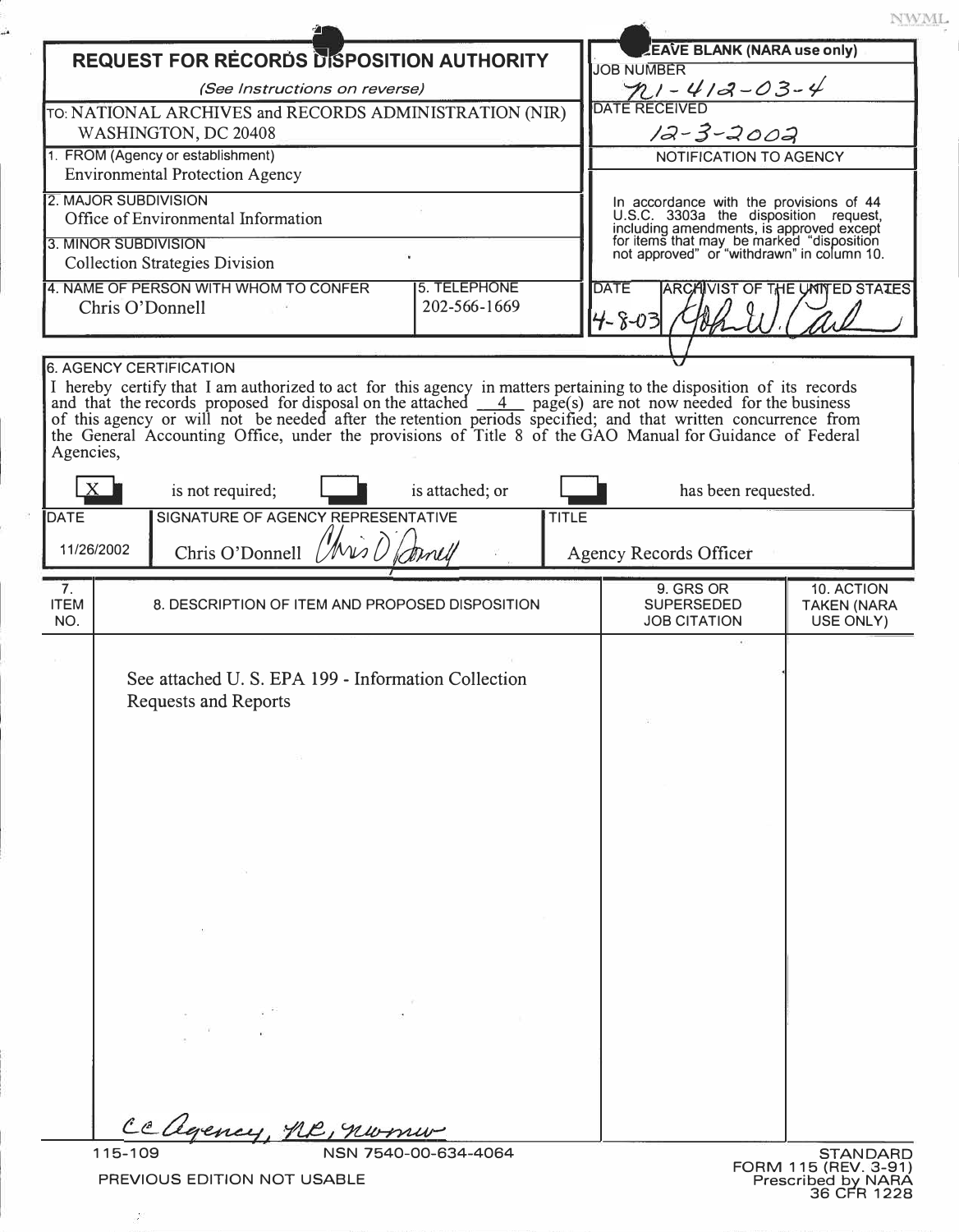

# **U.S. EPA RECORDS SCHEDULE 199**

### **DRAFT: 11/4/02**

**SERIES TITLE:**  Information Collection Requests and Reports

## **PROGRAM:**

Environmental Information

**EPA SERIES NO:**  199

**AGENCY FILE CODE:**  POLI 199

**NARA DISPOSAL AUTHORITY:**  Pending

## **APPLICABILITY:**

Headquarters

### **DESCRIPTION:**

Includes records relating to the Information and Collection Requests submissions and the Information Collection Budget Reports submitted to the Office of Management and Budget (0MB).

## **DISPOSITION INFORMATION:**

**a. Record copy of information collection budget reports which are submitted annually to the 0MB and then to Congress, including responses to OMB's request for information, narrative report and the verification of 0MB data**  Disposable. Break file after submission of annual report to 0MB. Keep inactive materials in office 1 year after file break, then retire to FRC. Destroy 5 years after file break.

**b. Record copy of information collection requests which are submitted to 0MB for approval, including 0MB Form 83-I, correspondence, memoranda, statistics, comments, and other records relating to the justification of the information collection and its approval by the Agency and 0MB**  Disposable. Break file on approval or disapproval of request. Keep inactive materials in office 3 years after file break, then retire to FRC. Destroy 7 years after file break.

**c. Electronic copies created with word processing and electronic mail applications** Disposable. Delete when record copy is generated.

**ARRANGEMENT:**  Arranged numerically.

**TYPE OF RECORDS:**  Case files

**SPECIFIC RESTRICTIONS:**  None

**MEDIUM:**  Paper, electronic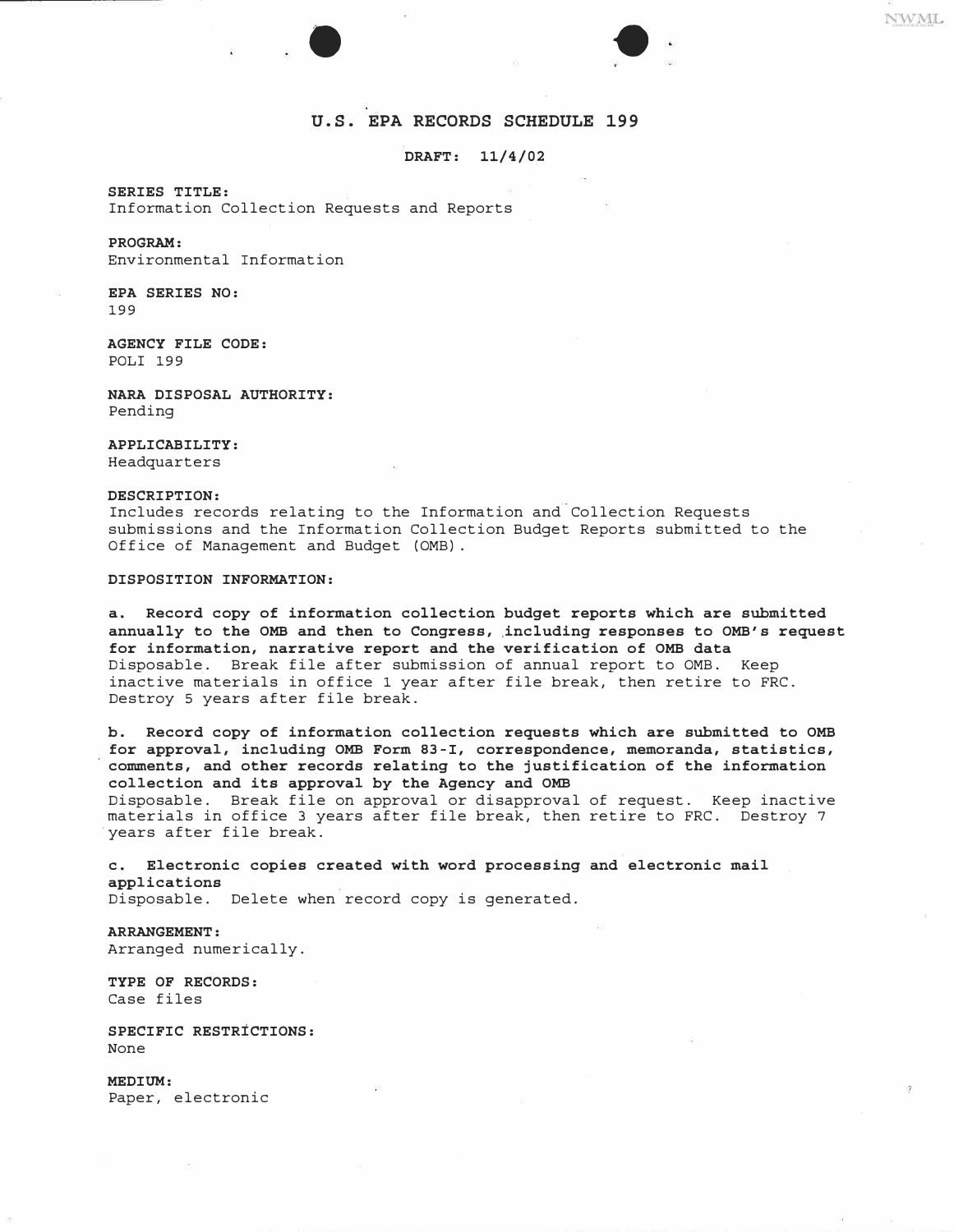

**Regulatory development** 

#### **SPECIFIC LEGAL REQUIREMENTS:**

**Federal Reports Act of 1942, 44 U.S.C. 3501-3511 Federal Records Act of 1950, 44 U.S.C. 2101 et seq. 0MB Circular A-40 Paperwork Reduction Act of 1980, 44 U.S.C. 3501, et seq.** 

#### **REASONS FOR DISPOSITION:**

**Records were originally scheduled as part of item a of Nl-412-87-4/25 and rescheduled as Nl-412-96-2. This revision adds the information collection budget report which is submitted to 0MB annually.** 

## **AGENCY-WIDE GUIDANCE:**

**Disposition is to be implemented by OEI. Programs preparing the request should include their copies as part of their program management files, EPA 006, and apply the disposition appropriate to those files (generally 5 years) The Reports Clearance File is scheduled as EPA 198. The Paperwork Reduction Act Management System (PRAMS) is covered by EPA 090.** 

#### **PROGRAM OFFICE GUIDANCE/DESCRIPTIVE INFORMATION:**

**CONTROLLING UNIT:** 

**Name:** 

**Office of Environmental Information** 

**Location: EPA West** 

**Inclusive Dates:** 

**Volume on Hand (Feet): 54** 

**Annual Accumulation (feet or inches): 3 ft.** 

**CONTACT POINT:** 

**Name: Richard Westlund and Susan Auby** 

**Mail Code: 2822T** 

**Telephone: 202-566-1682 and 202-566-1672** 

**Office: Collection Strategies Division** 

**Room:** 

**RELATED ITEMS: EPA 006, EPA 090, EPA 198** 

**- PREVIOUSLY APPROVED BY NARA SCHEDULE NOS: Nl-412-87-4/25a, Nl-412-96-2**